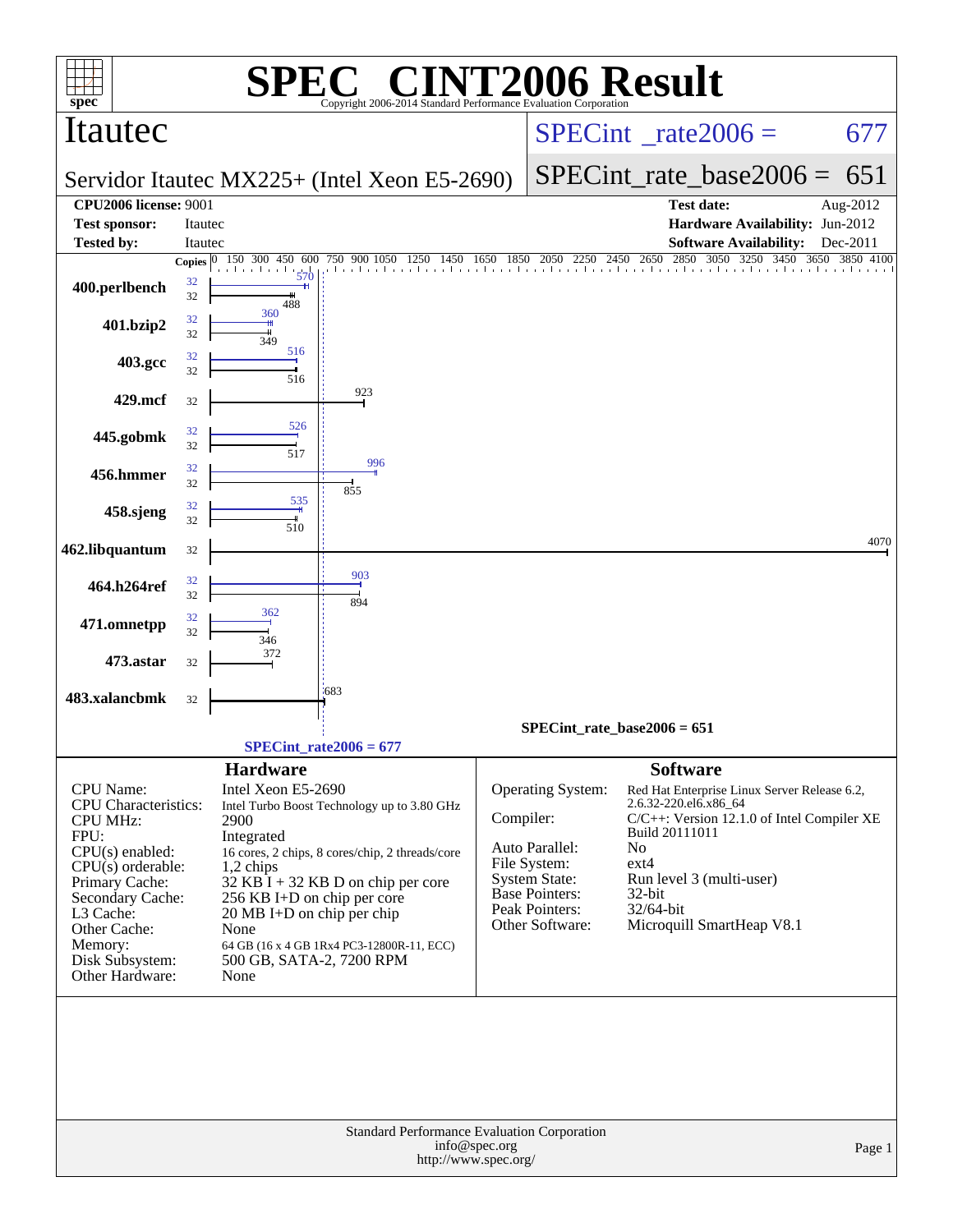

### Itautec

### SPECint rate $2006 = 677$

Servidor Itautec MX225+ (Intel Xeon E5-2690)

[SPECint\\_rate\\_base2006 =](http://www.spec.org/auto/cpu2006/Docs/result-fields.html#SPECintratebase2006) 651

**[CPU2006 license:](http://www.spec.org/auto/cpu2006/Docs/result-fields.html#CPU2006license)** 9001 **[Test date:](http://www.spec.org/auto/cpu2006/Docs/result-fields.html#Testdate)** Aug-2012

**[Test sponsor:](http://www.spec.org/auto/cpu2006/Docs/result-fields.html#Testsponsor)** Itautec **[Hardware Availability:](http://www.spec.org/auto/cpu2006/Docs/result-fields.html#HardwareAvailability)** Jun-2012 **[Tested by:](http://www.spec.org/auto/cpu2006/Docs/result-fields.html#Testedby)** Itautec **Italien Contract Contract Contract Contract Contract Contract Contract Contract Contract Contract Contract Contract Contract Contract Contract Contract Contract Contract Contract Contract Contract Con** 

#### **[Results Table](http://www.spec.org/auto/cpu2006/Docs/result-fields.html#ResultsTable)**

|                                                                                                          | <b>Base</b>   |                |       |                |       |                |            | <b>Peak</b>   |                |              |                |              |                |              |
|----------------------------------------------------------------------------------------------------------|---------------|----------------|-------|----------------|-------|----------------|------------|---------------|----------------|--------------|----------------|--------------|----------------|--------------|
| <b>Benchmark</b>                                                                                         | <b>Copies</b> | <b>Seconds</b> | Ratio | <b>Seconds</b> | Ratio | <b>Seconds</b> | Ratio      | <b>Copies</b> | <b>Seconds</b> | <b>Ratio</b> | <b>Seconds</b> | <b>Ratio</b> | <b>Seconds</b> | <b>Ratio</b> |
| 400.perlbench                                                                                            | 32            | 617            | 507   | 651            | 481   | 641            | 488        | 32            | 554            | 564          | 532            | 587          | 548            | 570          |
| 401.bzip2                                                                                                | 32            | 854            | 362   | 884            | 349   | 884            | 349I       | 32            | 857            | 360          | 832            | 371          | 891            | 346          |
| $403.\mathrm{gcc}$                                                                                       | 32            | 498            | 517   | 504            | 511   | 500            | 516        | 32            | 498            | 517          | 500            | 516          | 500            | 516          |
| $429$ .mcf                                                                                               | 32            | 316            | 924   | 318            | 918   | 316            | 923        | 32            | 316            | 924          | 318            | 918          | 316            | 923          |
| $445$ .gobmk                                                                                             | 32            | 650            | 516   | 649            | 517   | 650            | 517        | 32            | 639            | 525          | 638            | 526          | 638            | 526          |
| 456.hmmer                                                                                                | 32            | 349            | 855   | 351            | 852   | 348            | 857        | 32            | 302            | 987          | 300            | 997          | 300            | <u>996</u>   |
| $458$ .sjeng                                                                                             | 32            | 744            | 521   | 760            | 509   | 760            | <b>510</b> | 32            | 724            | 535          | 725            | 534          | 706            | 548          |
| 462.libquantum                                                                                           | 32            | 163            | 4070  | 163            | 4060  | 163            | 4070       | 32            | 163            | 4070         | 163            | 4060         | 163            | 4070         |
| 464.h264ref                                                                                              | 32            | 792            | 894   | 792            | 894   | 791            | 896        | 32            | 784            | 903          | 786            | 902          | 783            | 904          |
| 471.omnetpp                                                                                              | 32            | 578            | 346   | 578            | 346   | 581            | 344        | 32            | 552            | 362          | 552            | 362          | 553            | 362          |
| $473$ . astar                                                                                            | 32            | 604            | 372   | 604            | 372   | 604            | 372l       | 32            | 604            | 372          | 604            | 372          | 604            | 372          |
| 483.xalancbmk                                                                                            | 32            | 323            | 683   | 323            | 683   | 322            | 687        | 32            | 323            | 683          | 323            | 683          | 322            | 687          |
| Results appear in the order in which they were run. Bold underlined text indicates a median measurement. |               |                |       |                |       |                |            |               |                |              |                |              |                |              |

#### **[Submit Notes](http://www.spec.org/auto/cpu2006/Docs/result-fields.html#SubmitNotes)**

The config file option 'submit' was used. numactl was used to bind copies to the cores

### **[Operating System Notes](http://www.spec.org/auto/cpu2006/Docs/result-fields.html#OperatingSystemNotes)**

 'ulimit -s unlimited' was used to set the stacksize to unlimited prior to run. Large pages were not enabled for this run

#### **[Platform Notes](http://www.spec.org/auto/cpu2006/Docs/result-fields.html#PlatformNotes)**

 Sysinfo program /home/rcaneca/cpu2006/Docs/sysinfo \$Rev: 6775 \$ \$Date:: 2011-08-16 #\$ 8787f7622badcf24e01c368b1db4377c running on localhost Tue Aug 14 15:57:02 2012 This section contains SUT (System Under Test) info as seen by some common utilities. To remove or add to this section, see: <http://www.spec.org/cpu2006/Docs/config.html#sysinfo> From /proc/cpuinfo model name : Intel(R) Xeon(R) CPU E5-2690 0 @ 2.90GHz 2 "physical id"s (chips) 32 "processors" cores, siblings (Caution: counting these is hw and system dependent. The following excerpts from /proc/cpuinfo might not be reliable. Use with caution.) cpu cores : 8 siblings : 16 Continued on next page

Standard Performance Evaluation Corporation [info@spec.org](mailto:info@spec.org) <http://www.spec.org/>

Page 2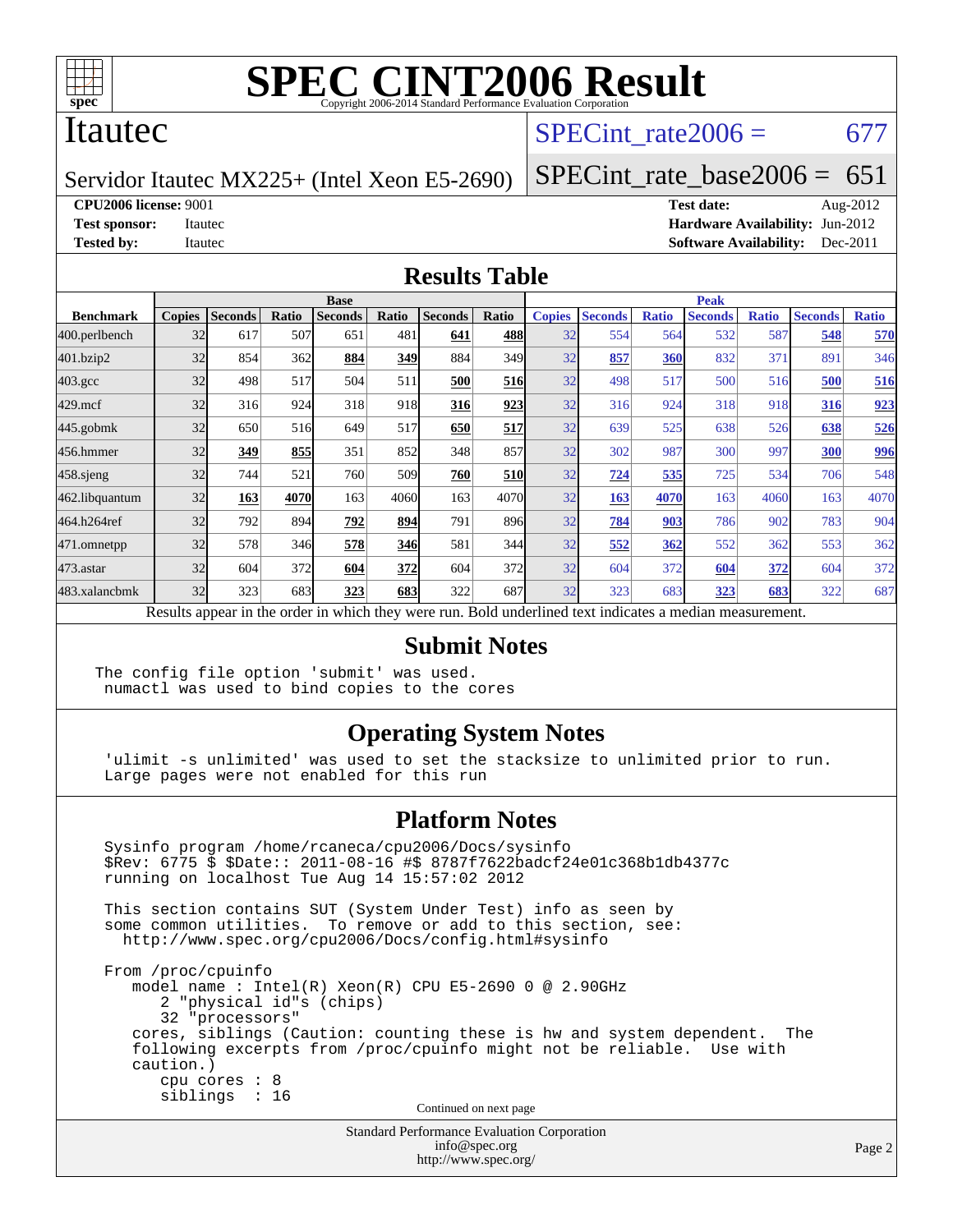

### Itautec

SPECint rate $2006 = 677$ 

[SPECint\\_rate\\_base2006 =](http://www.spec.org/auto/cpu2006/Docs/result-fields.html#SPECintratebase2006)  $651$ 

Servidor Itautec MX225+ (Intel Xeon E5-2690)

**[CPU2006 license:](http://www.spec.org/auto/cpu2006/Docs/result-fields.html#CPU2006license)** 9001 **[Test date:](http://www.spec.org/auto/cpu2006/Docs/result-fields.html#Testdate)** Aug-2012 **[Test sponsor:](http://www.spec.org/auto/cpu2006/Docs/result-fields.html#Testsponsor)** Itautec **[Hardware Availability:](http://www.spec.org/auto/cpu2006/Docs/result-fields.html#HardwareAvailability)** Jun-2012 **[Tested by:](http://www.spec.org/auto/cpu2006/Docs/result-fields.html#Testedby)** Itautec **Italien Contract Contract Contract Contract Contract Contract Contract Contract Contract Contract Contract Contract Contract Contract Contract Contract Contract Contract Contract Contract Contract Con** 

#### **[Platform Notes \(Continued\)](http://www.spec.org/auto/cpu2006/Docs/result-fields.html#PlatformNotes)**

 physical 0: cores 0 1 2 3 4 5 6 7 physical 1: cores 0 1 2 3 4 5 6 7 cache size : 20480 KB From /proc/meminfo<br>MemTotal: 65942260 kB HugePages\_Total: 0<br>Hugepagesize: 2048 kB Hugepagesize: /usr/bin/lsb\_release -d Red Hat Enterprise Linux Server release 6.2 (Santiago) From /etc/\*release\* /etc/\*version\* redhat-release: Red Hat Enterprise Linux Server release 6.2 (Santiago) system-release: Red Hat Enterprise Linux Server release 6.2 (Santiago) system-release-cpe: cpe:/o:redhat:enterprise\_linux:6server:ga:server uname -a: Linux localhost 2.6.32-220.el6.x86\_64 #1 SMP Wed Nov 9 08:03:13 EST 2011 x86\_64 x86\_64 x86\_64 GNU/Linux run-level 3 Aug 14 15:54 SPEC is set to: /home/rcaneca/cpu2006 Filesystem Type Size Used Avail Use% Mounted on /dev/mapper/vg\_it5rh-lv\_home ext4 193G 1.9G 181G 2% /home

(End of data from sysinfo program)

#### **[General Notes](http://www.spec.org/auto/cpu2006/Docs/result-fields.html#GeneralNotes)**

 This result was measured on the Servidor Itautec MX205. The Servidor Itautec MX205, the Servidor Itautec MX225+ and the Servidor Itautec LX205 are electronically equivalent.

### **[Base Compiler Invocation](http://www.spec.org/auto/cpu2006/Docs/result-fields.html#BaseCompilerInvocation)**

[C benchmarks](http://www.spec.org/auto/cpu2006/Docs/result-fields.html#Cbenchmarks): [icc -m32](http://www.spec.org/cpu2006/results/res2012q3/cpu2006-20120817-24249.flags.html#user_CCbase_intel_icc_5ff4a39e364c98233615fdd38438c6f2)

[C++ benchmarks:](http://www.spec.org/auto/cpu2006/Docs/result-fields.html#CXXbenchmarks) [icpc -m32](http://www.spec.org/cpu2006/results/res2012q3/cpu2006-20120817-24249.flags.html#user_CXXbase_intel_icpc_4e5a5ef1a53fd332b3c49e69c3330699)

> Standard Performance Evaluation Corporation [info@spec.org](mailto:info@spec.org) <http://www.spec.org/>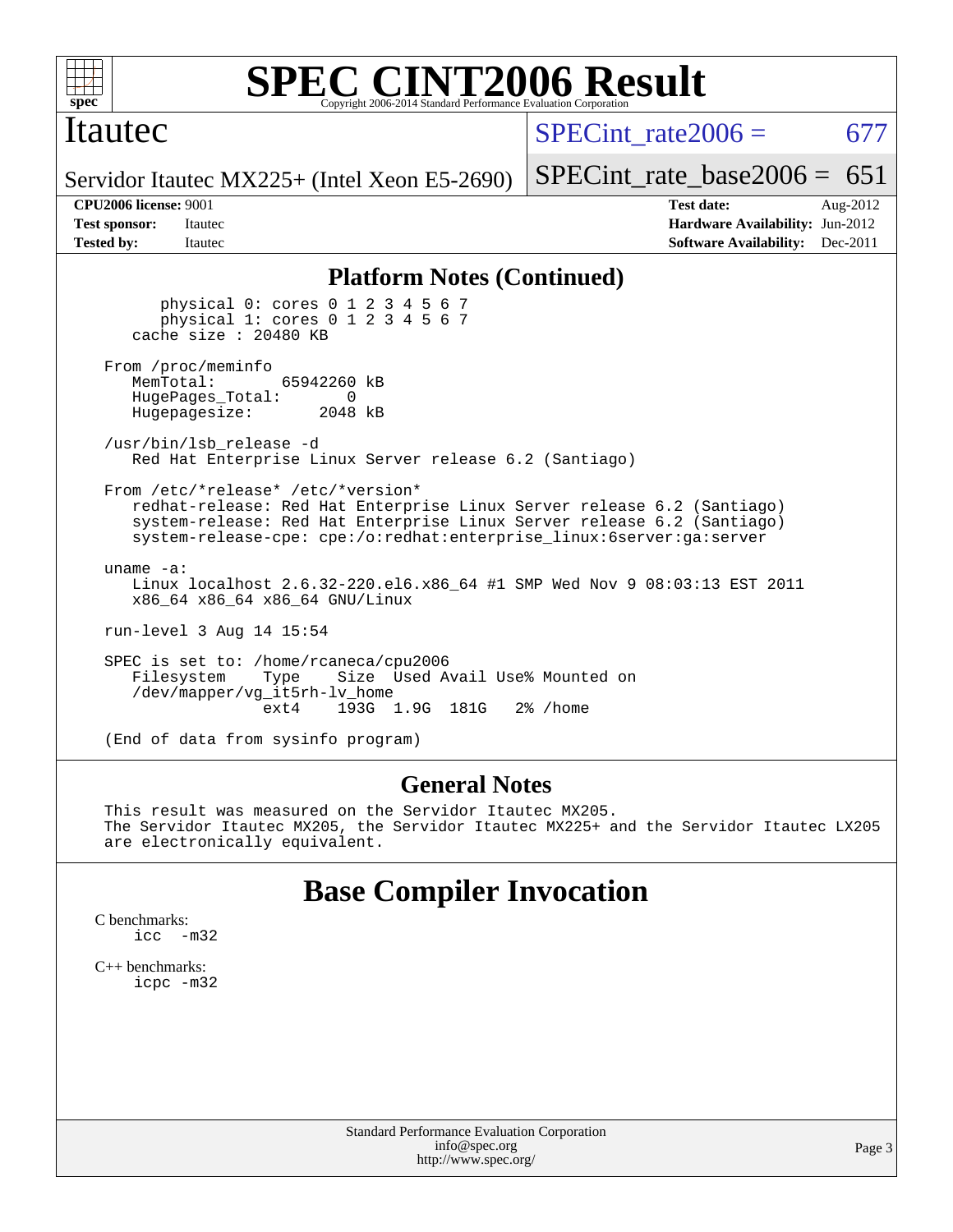

### Itautec

SPECint rate $2006 = 677$ 

Servidor Itautec MX225+ (Intel Xeon E5-2690)

#### **[CPU2006 license:](http://www.spec.org/auto/cpu2006/Docs/result-fields.html#CPU2006license)** 9001 **[Test date:](http://www.spec.org/auto/cpu2006/Docs/result-fields.html#Testdate)** Aug-2012

[SPECint\\_rate\\_base2006 =](http://www.spec.org/auto/cpu2006/Docs/result-fields.html#SPECintratebase2006)  $651$ 

**[Test sponsor:](http://www.spec.org/auto/cpu2006/Docs/result-fields.html#Testsponsor)** Itautec **[Hardware Availability:](http://www.spec.org/auto/cpu2006/Docs/result-fields.html#HardwareAvailability)** Jun-2012 **[Tested by:](http://www.spec.org/auto/cpu2006/Docs/result-fields.html#Testedby)** Itautec **Italien Contract Contract Contract Contract Contract Contract Contract Contract Contract Contract Contract Contract Contract Contract Contract Contract Contract Contract Contract Contract Contract Con** 

### **[Base Portability Flags](http://www.spec.org/auto/cpu2006/Docs/result-fields.html#BasePortabilityFlags)**

 400.perlbench: [-DSPEC\\_CPU\\_LINUX\\_IA32](http://www.spec.org/cpu2006/results/res2012q3/cpu2006-20120817-24249.flags.html#b400.perlbench_baseCPORTABILITY_DSPEC_CPU_LINUX_IA32) 462.libquantum: [-DSPEC\\_CPU\\_LINUX](http://www.spec.org/cpu2006/results/res2012q3/cpu2006-20120817-24249.flags.html#b462.libquantum_baseCPORTABILITY_DSPEC_CPU_LINUX) 483.xalancbmk: [-DSPEC\\_CPU\\_LINUX](http://www.spec.org/cpu2006/results/res2012q3/cpu2006-20120817-24249.flags.html#b483.xalancbmk_baseCXXPORTABILITY_DSPEC_CPU_LINUX)

**[Base Optimization Flags](http://www.spec.org/auto/cpu2006/Docs/result-fields.html#BaseOptimizationFlags)**

[C benchmarks](http://www.spec.org/auto/cpu2006/Docs/result-fields.html#Cbenchmarks):

[-xSSE4.2](http://www.spec.org/cpu2006/results/res2012q3/cpu2006-20120817-24249.flags.html#user_CCbase_f-xSSE42_f91528193cf0b216347adb8b939d4107) [-ipo](http://www.spec.org/cpu2006/results/res2012q3/cpu2006-20120817-24249.flags.html#user_CCbase_f-ipo) [-O3](http://www.spec.org/cpu2006/results/res2012q3/cpu2006-20120817-24249.flags.html#user_CCbase_f-O3) [-no-prec-div](http://www.spec.org/cpu2006/results/res2012q3/cpu2006-20120817-24249.flags.html#user_CCbase_f-no-prec-div) [-opt-prefetch](http://www.spec.org/cpu2006/results/res2012q3/cpu2006-20120817-24249.flags.html#user_CCbase_f-opt-prefetch) [-opt-mem-layout-trans=3](http://www.spec.org/cpu2006/results/res2012q3/cpu2006-20120817-24249.flags.html#user_CCbase_f-opt-mem-layout-trans_a7b82ad4bd7abf52556d4961a2ae94d5)

[C++ benchmarks:](http://www.spec.org/auto/cpu2006/Docs/result-fields.html#CXXbenchmarks)

[-xSSE4.2](http://www.spec.org/cpu2006/results/res2012q3/cpu2006-20120817-24249.flags.html#user_CXXbase_f-xSSE42_f91528193cf0b216347adb8b939d4107) [-ipo](http://www.spec.org/cpu2006/results/res2012q3/cpu2006-20120817-24249.flags.html#user_CXXbase_f-ipo) [-O3](http://www.spec.org/cpu2006/results/res2012q3/cpu2006-20120817-24249.flags.html#user_CXXbase_f-O3) [-no-prec-div](http://www.spec.org/cpu2006/results/res2012q3/cpu2006-20120817-24249.flags.html#user_CXXbase_f-no-prec-div) [-opt-prefetch](http://www.spec.org/cpu2006/results/res2012q3/cpu2006-20120817-24249.flags.html#user_CXXbase_f-opt-prefetch) [-opt-mem-layout-trans=3](http://www.spec.org/cpu2006/results/res2012q3/cpu2006-20120817-24249.flags.html#user_CXXbase_f-opt-mem-layout-trans_a7b82ad4bd7abf52556d4961a2ae94d5) [-Wl,-z,muldefs](http://www.spec.org/cpu2006/results/res2012q3/cpu2006-20120817-24249.flags.html#user_CXXbase_link_force_multiple1_74079c344b956b9658436fd1b6dd3a8a) [-L/home/rcaneca/sh/SmartHeap\\_8.1/lib -lsmartheap](http://www.spec.org/cpu2006/results/res2012q3/cpu2006-20120817-24249.flags.html#user_CXXbase_SmartHeap_0f3a9c58980a95eacf4c6b7a458c149d)

### **[Base Other Flags](http://www.spec.org/auto/cpu2006/Docs/result-fields.html#BaseOtherFlags)**

[C benchmarks](http://www.spec.org/auto/cpu2006/Docs/result-fields.html#Cbenchmarks):

403.gcc: [-Dalloca=\\_alloca](http://www.spec.org/cpu2006/results/res2012q3/cpu2006-20120817-24249.flags.html#b403.gcc_baseEXTRA_CFLAGS_Dalloca_be3056838c12de2578596ca5467af7f3)

### **[Peak Compiler Invocation](http://www.spec.org/auto/cpu2006/Docs/result-fields.html#PeakCompilerInvocation)**

[C benchmarks \(except as noted below\)](http://www.spec.org/auto/cpu2006/Docs/result-fields.html#Cbenchmarksexceptasnotedbelow):

[icc -m32](http://www.spec.org/cpu2006/results/res2012q3/cpu2006-20120817-24249.flags.html#user_CCpeak_intel_icc_5ff4a39e364c98233615fdd38438c6f2)

400.perlbench: [icc -m64](http://www.spec.org/cpu2006/results/res2012q3/cpu2006-20120817-24249.flags.html#user_peakCCLD400_perlbench_intel_icc_64bit_bda6cc9af1fdbb0edc3795bac97ada53)

401.bzip2: [icc -m64](http://www.spec.org/cpu2006/results/res2012q3/cpu2006-20120817-24249.flags.html#user_peakCCLD401_bzip2_intel_icc_64bit_bda6cc9af1fdbb0edc3795bac97ada53)

456.hmmer: [icc -m64](http://www.spec.org/cpu2006/results/res2012q3/cpu2006-20120817-24249.flags.html#user_peakCCLD456_hmmer_intel_icc_64bit_bda6cc9af1fdbb0edc3795bac97ada53)

458.sjeng: [icc -m64](http://www.spec.org/cpu2006/results/res2012q3/cpu2006-20120817-24249.flags.html#user_peakCCLD458_sjeng_intel_icc_64bit_bda6cc9af1fdbb0edc3795bac97ada53)

[C++ benchmarks:](http://www.spec.org/auto/cpu2006/Docs/result-fields.html#CXXbenchmarks) [icpc -m32](http://www.spec.org/cpu2006/results/res2012q3/cpu2006-20120817-24249.flags.html#user_CXXpeak_intel_icpc_4e5a5ef1a53fd332b3c49e69c3330699)

### **[Peak Portability Flags](http://www.spec.org/auto/cpu2006/Docs/result-fields.html#PeakPortabilityFlags)**

 400.perlbench: [-DSPEC\\_CPU\\_LP64](http://www.spec.org/cpu2006/results/res2012q3/cpu2006-20120817-24249.flags.html#b400.perlbench_peakCPORTABILITY_DSPEC_CPU_LP64) [-DSPEC\\_CPU\\_LINUX\\_X64](http://www.spec.org/cpu2006/results/res2012q3/cpu2006-20120817-24249.flags.html#b400.perlbench_peakCPORTABILITY_DSPEC_CPU_LINUX_X64) 401.bzip2: [-DSPEC\\_CPU\\_LP64](http://www.spec.org/cpu2006/results/res2012q3/cpu2006-20120817-24249.flags.html#suite_peakCPORTABILITY401_bzip2_DSPEC_CPU_LP64) 456.hmmer: [-DSPEC\\_CPU\\_LP64](http://www.spec.org/cpu2006/results/res2012q3/cpu2006-20120817-24249.flags.html#suite_peakCPORTABILITY456_hmmer_DSPEC_CPU_LP64) 458.sjeng: [-DSPEC\\_CPU\\_LP64](http://www.spec.org/cpu2006/results/res2012q3/cpu2006-20120817-24249.flags.html#suite_peakCPORTABILITY458_sjeng_DSPEC_CPU_LP64)

Continued on next page

Standard Performance Evaluation Corporation [info@spec.org](mailto:info@spec.org) <http://www.spec.org/>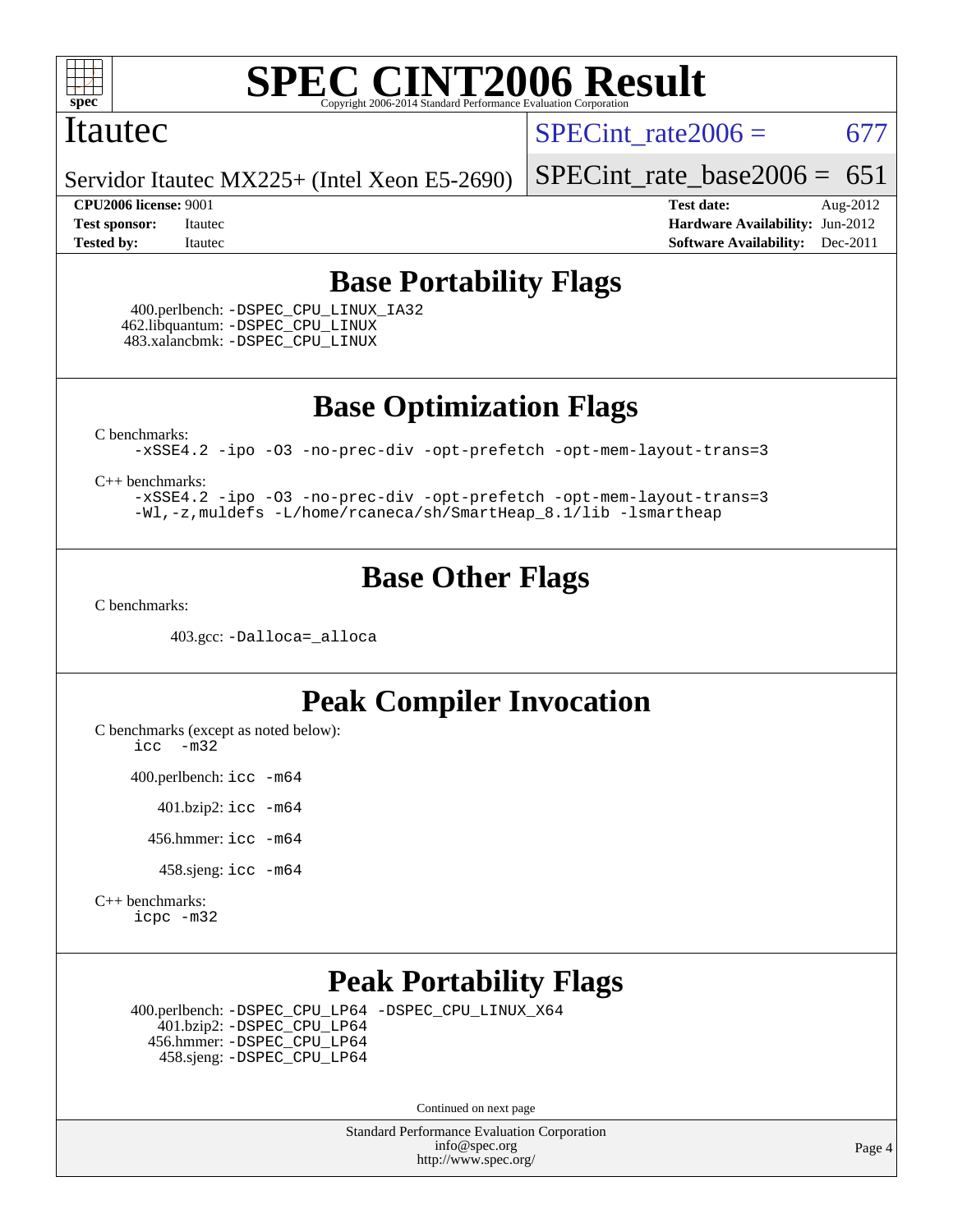

#### **[SPEC CINT2006 Result](http://www.spec.org/auto/cpu2006/Docs/result-fields.html#SPECCINT2006Result)** Copyright 2006-2014 Standard Performance Evaluation C

### Itautec

SPECint rate $2006 = 677$ 

Servidor Itautec MX225+ (Intel Xeon E5-2690)

[SPECint\\_rate\\_base2006 =](http://www.spec.org/auto/cpu2006/Docs/result-fields.html#SPECintratebase2006)  $651$ 

**[CPU2006 license:](http://www.spec.org/auto/cpu2006/Docs/result-fields.html#CPU2006license)** 9001 **[Test date:](http://www.spec.org/auto/cpu2006/Docs/result-fields.html#Testdate)** Aug-2012 **[Test sponsor:](http://www.spec.org/auto/cpu2006/Docs/result-fields.html#Testsponsor)** Itautec **[Hardware Availability:](http://www.spec.org/auto/cpu2006/Docs/result-fields.html#HardwareAvailability)** Jun-2012 **[Tested by:](http://www.spec.org/auto/cpu2006/Docs/result-fields.html#Testedby)** Itautec **[Software Availability:](http://www.spec.org/auto/cpu2006/Docs/result-fields.html#SoftwareAvailability)** Dec-2011

## **[Peak Portability Flags \(Continued\)](http://www.spec.org/auto/cpu2006/Docs/result-fields.html#PeakPortabilityFlags)**

 462.libquantum: [-DSPEC\\_CPU\\_LINUX](http://www.spec.org/cpu2006/results/res2012q3/cpu2006-20120817-24249.flags.html#b462.libquantum_peakCPORTABILITY_DSPEC_CPU_LINUX) 483.xalancbmk: [-DSPEC\\_CPU\\_LINUX](http://www.spec.org/cpu2006/results/res2012q3/cpu2006-20120817-24249.flags.html#b483.xalancbmk_peakCXXPORTABILITY_DSPEC_CPU_LINUX)

### **[Peak Optimization Flags](http://www.spec.org/auto/cpu2006/Docs/result-fields.html#PeakOptimizationFlags)**

[C benchmarks](http://www.spec.org/auto/cpu2006/Docs/result-fields.html#Cbenchmarks):

Standard Performance Evaluation Corporation 400.perlbench: [-xSSE4.2](http://www.spec.org/cpu2006/results/res2012q3/cpu2006-20120817-24249.flags.html#user_peakPASS2_CFLAGSPASS2_LDCFLAGS400_perlbench_f-xSSE42_f91528193cf0b216347adb8b939d4107)(pass 2) [-prof-gen](http://www.spec.org/cpu2006/results/res2012q3/cpu2006-20120817-24249.flags.html#user_peakPASS1_CFLAGSPASS1_LDCFLAGS400_perlbench_prof_gen_e43856698f6ca7b7e442dfd80e94a8fc)(pass 1) [-ipo](http://www.spec.org/cpu2006/results/res2012q3/cpu2006-20120817-24249.flags.html#user_peakPASS2_CFLAGSPASS2_LDCFLAGS400_perlbench_f-ipo)(pass 2) [-O3](http://www.spec.org/cpu2006/results/res2012q3/cpu2006-20120817-24249.flags.html#user_peakPASS2_CFLAGSPASS2_LDCFLAGS400_perlbench_f-O3)(pass 2) [-no-prec-div](http://www.spec.org/cpu2006/results/res2012q3/cpu2006-20120817-24249.flags.html#user_peakPASS2_CFLAGSPASS2_LDCFLAGS400_perlbench_f-no-prec-div)(pass 2) [-prof-use](http://www.spec.org/cpu2006/results/res2012q3/cpu2006-20120817-24249.flags.html#user_peakPASS2_CFLAGSPASS2_LDCFLAGS400_perlbench_prof_use_bccf7792157ff70d64e32fe3e1250b55)(pass 2) [-B /usr/share/libhugetlbfs/ -Wl,-melf\\_x86\\_64 -Wl,-hugetlbfs-link=BDT](http://www.spec.org/cpu2006/results/res2012q3/cpu2006-20120817-24249.flags.html#user_peakPASS1_LDOPTPASS2_LDOPT400_perlbench_link_for_large_pages_64bit_fe1717234df9d3a8c8833ff77218828e) 401.bzip2: [-xSSE4.2](http://www.spec.org/cpu2006/results/res2012q3/cpu2006-20120817-24249.flags.html#user_peakPASS2_CFLAGSPASS2_LDCFLAGS401_bzip2_f-xSSE42_f91528193cf0b216347adb8b939d4107)(pass 2) [-prof-gen](http://www.spec.org/cpu2006/results/res2012q3/cpu2006-20120817-24249.flags.html#user_peakPASS1_CFLAGSPASS1_LDCFLAGS401_bzip2_prof_gen_e43856698f6ca7b7e442dfd80e94a8fc)(pass 1) [-ipo](http://www.spec.org/cpu2006/results/res2012q3/cpu2006-20120817-24249.flags.html#user_peakPASS2_CFLAGSPASS2_LDCFLAGS401_bzip2_f-ipo)(pass 2) [-O3](http://www.spec.org/cpu2006/results/res2012q3/cpu2006-20120817-24249.flags.html#user_peakPASS2_CFLAGSPASS2_LDCFLAGS401_bzip2_f-O3)(pass 2) [-no-prec-div](http://www.spec.org/cpu2006/results/res2012q3/cpu2006-20120817-24249.flags.html#user_peakPASS2_CFLAGSPASS2_LDCFLAGS401_bzip2_f-no-prec-div)(pass 2) [-prof-use](http://www.spec.org/cpu2006/results/res2012q3/cpu2006-20120817-24249.flags.html#user_peakPASS2_CFLAGSPASS2_LDCFLAGS401_bzip2_prof_use_bccf7792157ff70d64e32fe3e1250b55)(pass 2) [-opt-prefetch](http://www.spec.org/cpu2006/results/res2012q3/cpu2006-20120817-24249.flags.html#user_peakCOPTIMIZE401_bzip2_f-opt-prefetch) [-auto-ilp32](http://www.spec.org/cpu2006/results/res2012q3/cpu2006-20120817-24249.flags.html#user_peakCOPTIMIZE401_bzip2_f-auto-ilp32) [-ansi-alias](http://www.spec.org/cpu2006/results/res2012q3/cpu2006-20120817-24249.flags.html#user_peakCOPTIMIZE401_bzip2_f-ansi-alias) [-B /usr/share/libhugetlbfs/ -Wl,-melf\\_x86\\_64 -Wl,-hugetlbfs-link=BDT](http://www.spec.org/cpu2006/results/res2012q3/cpu2006-20120817-24249.flags.html#user_peakPASS1_LDOPTPASS2_LDOPT401_bzip2_link_for_large_pages_64bit_fe1717234df9d3a8c8833ff77218828e) 403.gcc: [-xSSE4.2](http://www.spec.org/cpu2006/results/res2012q3/cpu2006-20120817-24249.flags.html#user_peakCOPTIMIZE403_gcc_f-xSSE42_f91528193cf0b216347adb8b939d4107) [-ipo](http://www.spec.org/cpu2006/results/res2012q3/cpu2006-20120817-24249.flags.html#user_peakCOPTIMIZE403_gcc_f-ipo) [-O3](http://www.spec.org/cpu2006/results/res2012q3/cpu2006-20120817-24249.flags.html#user_peakCOPTIMIZE403_gcc_f-O3) [-no-prec-div](http://www.spec.org/cpu2006/results/res2012q3/cpu2006-20120817-24249.flags.html#user_peakCOPTIMIZE403_gcc_f-no-prec-div) 429.mcf: basepeak = yes 445.gobmk: [-xSSE4.2](http://www.spec.org/cpu2006/results/res2012q3/cpu2006-20120817-24249.flags.html#user_peakPASS2_CFLAGSPASS2_LDCFLAGS445_gobmk_f-xSSE42_f91528193cf0b216347adb8b939d4107)(pass 2) [-prof-gen](http://www.spec.org/cpu2006/results/res2012q3/cpu2006-20120817-24249.flags.html#user_peakPASS1_CFLAGSPASS1_LDCFLAGS445_gobmk_prof_gen_e43856698f6ca7b7e442dfd80e94a8fc)(pass 1) [-prof-use](http://www.spec.org/cpu2006/results/res2012q3/cpu2006-20120817-24249.flags.html#user_peakPASS2_CFLAGSPASS2_LDCFLAGS445_gobmk_prof_use_bccf7792157ff70d64e32fe3e1250b55)(pass 2) [-ansi-alias](http://www.spec.org/cpu2006/results/res2012q3/cpu2006-20120817-24249.flags.html#user_peakCOPTIMIZE445_gobmk_f-ansi-alias) [-auto-ilp32](http://www.spec.org/cpu2006/results/res2012q3/cpu2006-20120817-24249.flags.html#user_peakCOPTIMIZE445_gobmk_f-auto-ilp32) 456.hmmer: [-xSSE4.2](http://www.spec.org/cpu2006/results/res2012q3/cpu2006-20120817-24249.flags.html#user_peakCOPTIMIZE456_hmmer_f-xSSE42_f91528193cf0b216347adb8b939d4107) [-ipo](http://www.spec.org/cpu2006/results/res2012q3/cpu2006-20120817-24249.flags.html#user_peakCOPTIMIZE456_hmmer_f-ipo) [-O3](http://www.spec.org/cpu2006/results/res2012q3/cpu2006-20120817-24249.flags.html#user_peakCOPTIMIZE456_hmmer_f-O3) [-no-prec-div](http://www.spec.org/cpu2006/results/res2012q3/cpu2006-20120817-24249.flags.html#user_peakCOPTIMIZE456_hmmer_f-no-prec-div) [-unroll2](http://www.spec.org/cpu2006/results/res2012q3/cpu2006-20120817-24249.flags.html#user_peakCOPTIMIZE456_hmmer_f-unroll_784dae83bebfb236979b41d2422d7ec2) [-auto-ilp32](http://www.spec.org/cpu2006/results/res2012q3/cpu2006-20120817-24249.flags.html#user_peakCOPTIMIZE456_hmmer_f-auto-ilp32) [-B /usr/share/libhugetlbfs/ -Wl,-melf\\_x86\\_64 -Wl,-hugetlbfs-link=BDT](http://www.spec.org/cpu2006/results/res2012q3/cpu2006-20120817-24249.flags.html#user_peakLDOPT456_hmmer_link_for_large_pages_64bit_fe1717234df9d3a8c8833ff77218828e) 458.sjeng: [-xSSE4.2](http://www.spec.org/cpu2006/results/res2012q3/cpu2006-20120817-24249.flags.html#user_peakPASS2_CFLAGSPASS2_LDCFLAGS458_sjeng_f-xSSE42_f91528193cf0b216347adb8b939d4107)(pass 2) [-prof-gen](http://www.spec.org/cpu2006/results/res2012q3/cpu2006-20120817-24249.flags.html#user_peakPASS1_CFLAGSPASS1_LDCFLAGS458_sjeng_prof_gen_e43856698f6ca7b7e442dfd80e94a8fc)(pass 1) [-ipo](http://www.spec.org/cpu2006/results/res2012q3/cpu2006-20120817-24249.flags.html#user_peakPASS2_CFLAGSPASS2_LDCFLAGS458_sjeng_f-ipo)(pass 2) [-O3](http://www.spec.org/cpu2006/results/res2012q3/cpu2006-20120817-24249.flags.html#user_peakPASS2_CFLAGSPASS2_LDCFLAGS458_sjeng_f-O3)(pass 2) [-no-prec-div](http://www.spec.org/cpu2006/results/res2012q3/cpu2006-20120817-24249.flags.html#user_peakPASS2_CFLAGSPASS2_LDCFLAGS458_sjeng_f-no-prec-div)(pass 2) [-prof-use](http://www.spec.org/cpu2006/results/res2012q3/cpu2006-20120817-24249.flags.html#user_peakPASS2_CFLAGSPASS2_LDCFLAGS458_sjeng_prof_use_bccf7792157ff70d64e32fe3e1250b55)(pass 2) [-unroll4](http://www.spec.org/cpu2006/results/res2012q3/cpu2006-20120817-24249.flags.html#user_peakCOPTIMIZE458_sjeng_f-unroll_4e5e4ed65b7fd20bdcd365bec371b81f) [-auto-ilp32](http://www.spec.org/cpu2006/results/res2012q3/cpu2006-20120817-24249.flags.html#user_peakCOPTIMIZE458_sjeng_f-auto-ilp32) [-B /usr/share/libhugetlbfs/ -Wl,-melf\\_x86\\_64 -Wl,-hugetlbfs-link=BDT](http://www.spec.org/cpu2006/results/res2012q3/cpu2006-20120817-24249.flags.html#user_peakPASS1_LDOPTPASS2_LDOPT458_sjeng_link_for_large_pages_64bit_fe1717234df9d3a8c8833ff77218828e)  $462$ .libquantum: basepeak = yes 464.h264ref: [-xSSE4.2](http://www.spec.org/cpu2006/results/res2012q3/cpu2006-20120817-24249.flags.html#user_peakPASS2_CFLAGSPASS2_LDCFLAGS464_h264ref_f-xSSE42_f91528193cf0b216347adb8b939d4107)(pass 2) [-prof-gen](http://www.spec.org/cpu2006/results/res2012q3/cpu2006-20120817-24249.flags.html#user_peakPASS1_CFLAGSPASS1_LDCFLAGS464_h264ref_prof_gen_e43856698f6ca7b7e442dfd80e94a8fc)(pass 1) [-ipo](http://www.spec.org/cpu2006/results/res2012q3/cpu2006-20120817-24249.flags.html#user_peakPASS2_CFLAGSPASS2_LDCFLAGS464_h264ref_f-ipo)(pass 2) [-O3](http://www.spec.org/cpu2006/results/res2012q3/cpu2006-20120817-24249.flags.html#user_peakPASS2_CFLAGSPASS2_LDCFLAGS464_h264ref_f-O3)(pass 2) [-no-prec-div](http://www.spec.org/cpu2006/results/res2012q3/cpu2006-20120817-24249.flags.html#user_peakPASS2_CFLAGSPASS2_LDCFLAGS464_h264ref_f-no-prec-div)(pass 2) [-prof-use](http://www.spec.org/cpu2006/results/res2012q3/cpu2006-20120817-24249.flags.html#user_peakPASS2_CFLAGSPASS2_LDCFLAGS464_h264ref_prof_use_bccf7792157ff70d64e32fe3e1250b55)(pass 2) [-unroll2](http://www.spec.org/cpu2006/results/res2012q3/cpu2006-20120817-24249.flags.html#user_peakCOPTIMIZE464_h264ref_f-unroll_784dae83bebfb236979b41d2422d7ec2) [-ansi-alias](http://www.spec.org/cpu2006/results/res2012q3/cpu2006-20120817-24249.flags.html#user_peakCOPTIMIZE464_h264ref_f-ansi-alias) [C++ benchmarks:](http://www.spec.org/auto/cpu2006/Docs/result-fields.html#CXXbenchmarks) 471.omnetpp: [-xSSE4.2](http://www.spec.org/cpu2006/results/res2012q3/cpu2006-20120817-24249.flags.html#user_peakPASS2_CXXFLAGSPASS2_LDCXXFLAGS471_omnetpp_f-xSSE42_f91528193cf0b216347adb8b939d4107)(pass 2) [-prof-gen](http://www.spec.org/cpu2006/results/res2012q3/cpu2006-20120817-24249.flags.html#user_peakPASS1_CXXFLAGSPASS1_LDCXXFLAGS471_omnetpp_prof_gen_e43856698f6ca7b7e442dfd80e94a8fc)(pass 1) [-ipo](http://www.spec.org/cpu2006/results/res2012q3/cpu2006-20120817-24249.flags.html#user_peakPASS2_CXXFLAGSPASS2_LDCXXFLAGS471_omnetpp_f-ipo)(pass 2) [-O3](http://www.spec.org/cpu2006/results/res2012q3/cpu2006-20120817-24249.flags.html#user_peakPASS2_CXXFLAGSPASS2_LDCXXFLAGS471_omnetpp_f-O3)(pass 2) [-no-prec-div](http://www.spec.org/cpu2006/results/res2012q3/cpu2006-20120817-24249.flags.html#user_peakPASS2_CXXFLAGSPASS2_LDCXXFLAGS471_omnetpp_f-no-prec-div)(pass 2) [-prof-use](http://www.spec.org/cpu2006/results/res2012q3/cpu2006-20120817-24249.flags.html#user_peakPASS2_CXXFLAGSPASS2_LDCXXFLAGS471_omnetpp_prof_use_bccf7792157ff70d64e32fe3e1250b55)(pass 2) [-ansi-alias](http://www.spec.org/cpu2006/results/res2012q3/cpu2006-20120817-24249.flags.html#user_peakCXXOPTIMIZE471_omnetpp_f-ansi-alias) [-opt-ra-region-strategy=block](http://www.spec.org/cpu2006/results/res2012q3/cpu2006-20120817-24249.flags.html#user_peakCXXOPTIMIZE471_omnetpp_f-opt-ra-region-strategy_a0a37c372d03933b2a18d4af463c1f69) [-Wl,-z,muldefs](http://www.spec.org/cpu2006/results/res2012q3/cpu2006-20120817-24249.flags.html#user_peakEXTRA_LDFLAGS471_omnetpp_link_force_multiple1_74079c344b956b9658436fd1b6dd3a8a) [-L/home/rcaneca/sh/SmartHeap\\_8.1/lib -lsmartheap](http://www.spec.org/cpu2006/results/res2012q3/cpu2006-20120817-24249.flags.html#user_peakEXTRA_LIBS471_omnetpp_SmartHeap_0f3a9c58980a95eacf4c6b7a458c149d)  $473$ .astar: basepeak = yes  $483.xalanchmk: basepeak = yes$